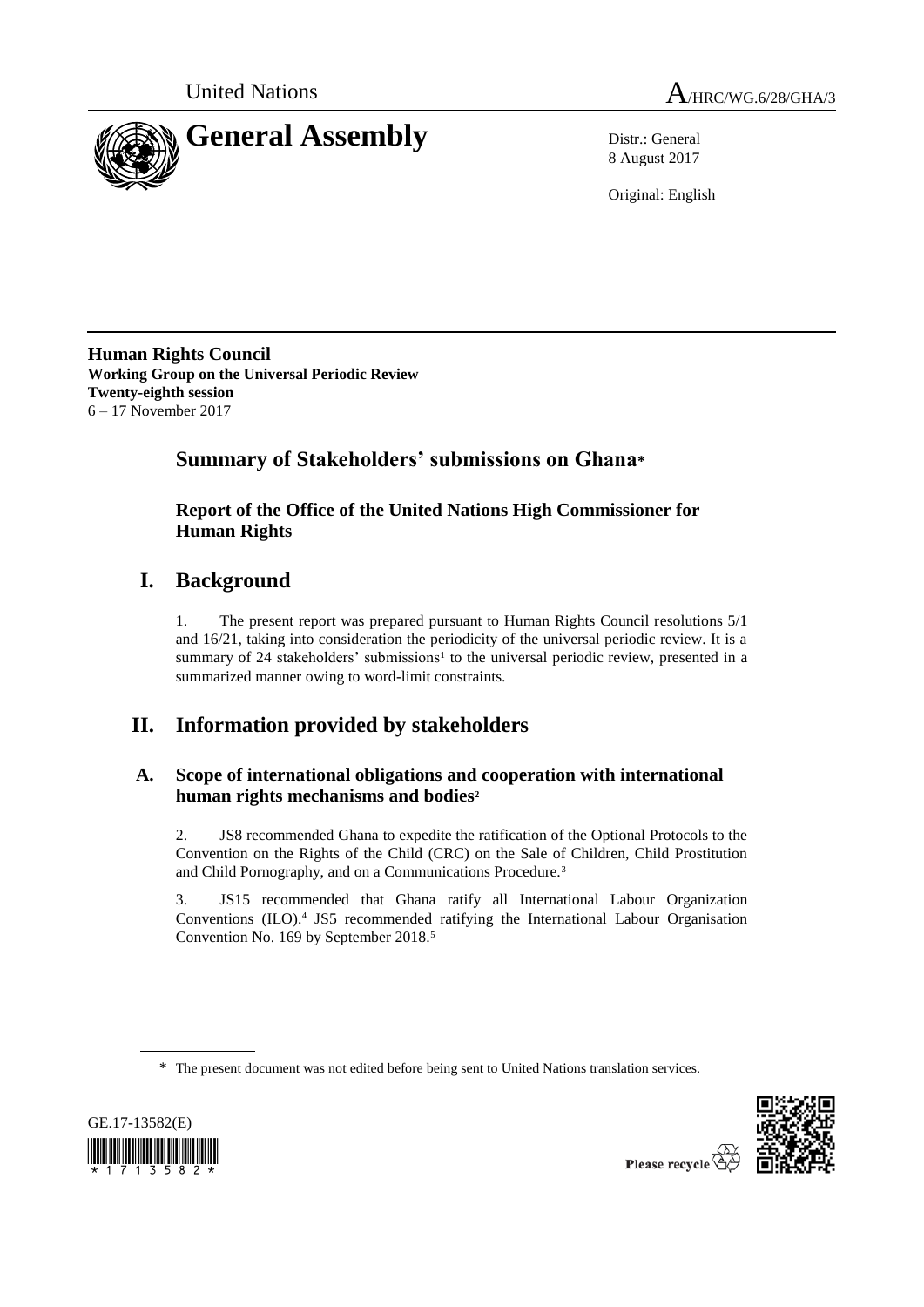### **B. National human rights framework<sup>6</sup>**

4. JS8 recommended Ghana to amend Islamic law CAP 129 to harmonize it with the Children's Act 1998, the Domestic Violence Act and the Juvenile Justice Act in order to ensure that child marriage is strictly prohibited and criminalized.<sup>7</sup>

5. Noting that at the UPR process in 2012, Ghana supported recommendations 125.7, 125.8 and 125.9<sup>1</sup> , JS11 stated that some of the challenges confronting the Commission on Human Rights and Administrative Justice (CHRAJ) include lack of demonstrable political will for the enforcement of its decisions, lack of statutory power to verify the accuracy of assets declared by public officials, lack of financial autonomy and inadequate financial resources. 8 JS11 recommended that the Government strengthen the CHRAJ by granting it the financial autonomy needed, in particular, to effectively deal with corruption. 9 JS13 made similar statements and recommendations.<sup>10</sup>

### **C. Implementation of international human rights obligations, taking into account applicable international humanitarian law**

6. ACILA stated that per UPR 2012, despite Ghana's support to a recommendation<sup>11</sup> to intensify efforts to complete the alignment of the national legislation with the provisions of the Rome Statute and the subsequent drafting of the International Criminal Court Bill in 2016, the bill has ultimately not been passed and the domestication of the Rome Statute remains a pending issue. <sup>12</sup> HRW stated that Ghana should further demonstrate its commitment to the International Criminal Court by implementing the treaty through national legislation, including by incorporating provisions to cooperate promptly and fully with the Court. 13

7. ACILA also stated that per UPR 2012, numerous recommendations were made to Ghana to ratify, implement or bring its domestic laws in compliance with its international law obligations, in addition to ratifying, before the end of the third UPR cycle, those Conventions to which Ghana is a signatory<sup>14</sup>; ratifying the Second Optional Protocol to the International Covenant on Civil and Political Rights, aiming at the abolition of the death penalty<sup>15</sup> , ratifying the Optional Protocol to the Convention against Torture and, in this context, establish a national mechanism for the prevention of torture as provided by this instrument, <sup>16</sup> among other recommendations.<sup>17</sup>

#### **1. Cross cutting issues**

#### *Equality and non-discrimination<sup>18</sup>*

8. JS3 noted with concern that homophobia directed to lesbians, gays, bisexual, and queer/questioning people is highly prevalent in Ghana. For transgender, transsexual and intersex people, the social climate is such that individuals keep their gender identity almost completely hidden. Additionally, those who speak out about human rights violations perpetrated against people that are LGBTQI are also targets of homophobia.<sup>19</sup>

9. HRW stated that the criminalization of adult consensual same-sex conduct, in terms of section 104(1) (b) of the Criminal Code, which prohibits 'unnatural carnal knowledge' (widely interpreted to mean same-sex conduct) contributed to a climate in which violence and discrimination against LGBT people were widespread. It further noted that the law does not prevent discrimination against LGBT people including in access to health services,

<sup>1</sup> A/HRC/22/6 - Para. 125.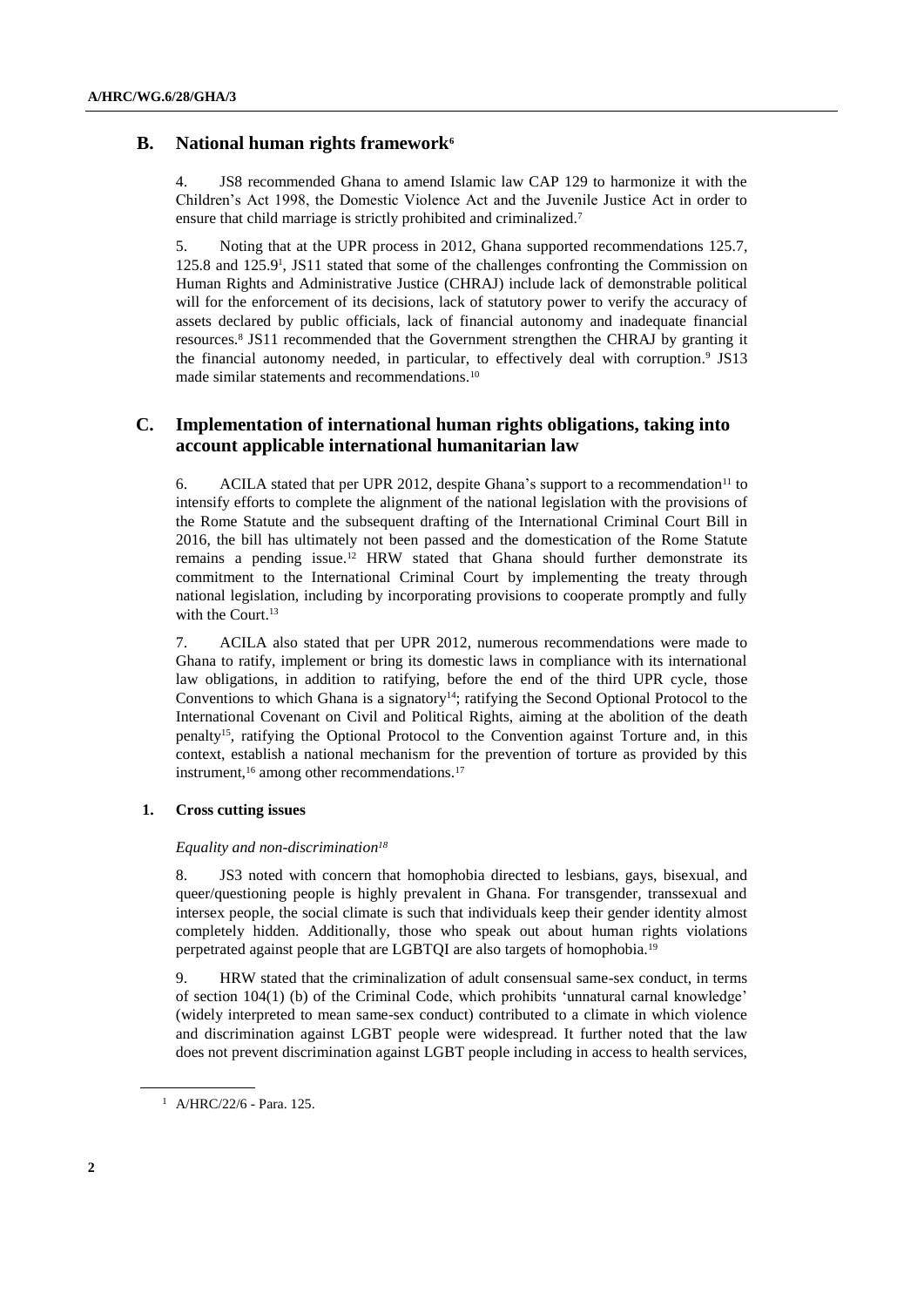employment, housing, education, and facilitated blackmail and extortion.<sup>20</sup> JS10 expressed similar concerns and further noted that social stigma and religious prejudice were two major causes behind systematic violence and discrimination against LGBT-persons.<sup>21</sup> HRAC made a similar statement and further noted that because of the extreme prejudice and discrimination they face, men who have sex with men were often not vocal about their status. 22

10. JS3 noted with concern that Chapter 6 Section 104 of Ghana's Criminal Code (1960) is used to threaten, arrest and punish individuals who do have, or have been perceived to have, engaged in same-sex sexual activity.<sup>23</sup> JS14 noted with concern that individuals in Ghana are often arrested on the basis of conduct relating to their sexual orientation, even though their actions are not violating other Ghanaian laws.<sup>24</sup>

11. JS3 regretted the severe lack of protection from physical attacks against LGBTQI individuals in Ghana<sup>25</sup> and recommended that the Government take measures to prevent further hate crimes, hate speech, and discrimination based on sexual orientation or gender identity and to ensure that any crimes motivated by sexual orientation or gender identity are promptly investigated, prosecuted and punished, and that the victims are provided appropriate remedy. 26

#### **2. Civil and Political Rights**

#### *Right to life, liberty and security of person<sup>27</sup>*

12. JS1 noted that Ghana was abolitionist for the death penalty in practice and has not executed anyone since 1993. However, courts continued to pronounce death sentences and in 2014 the Government rejected the recommendation of the Constitutional Review Implementation Committee to abolish the death penalty, or to adopt a formal interim moratorium on executions, or to ratify the Second Optional Protocol to the International Covenant on Civil and Political Rights. 28

13. JS5 noted with concern that Article 13 of Ghana's Constitution, which guarantees the right to life, also provides for much wider grounds for the use of lethal force than is permissible under international standards<sup>29</sup> and that there is no independent mechanism to investigate police abuses.<sup>30</sup> JS1 made a similar statement.<sup>31</sup>

14. MFWA noted that given the number of incidents of violations perpetrated by security forces, it remained unclear if measures taken by the Government to combat police violations, including brutality against journalists and others exercising their free expression rights had been effective or even adequate.<sup>32</sup> Noting that Police brutality in addressing conflict between a community and a mining company resulted in the death of a community protestor,<sup>33</sup> JS5 recommended that the Government integrate respect for human rights in the operating protocols of security forces in responding to cases of illegal logging, mining or social conflicts between investors and locals.<sup>34</sup>

15. JS1 stated that the Ghana Prison Service revealed that conditions at the country's prisons have seen little improvement, despite countless appeals. It further noted that there was an extreme level of overcrowding, resulting in a number of serious violations, including inadequate nutrition, insufficient access to medical care, poor sanitation, personal security and the absence of rehabilitation services.<sup>35</sup>

16. HRAC stated that sex workers experience violence from their clients, the public, and the Police. Sex workers operate under a continually "potentially violent environment" and were predisposed to dangers as there are no proven security mechanisms in place to screen dangerous clients.<sup>36</sup> HRAC recommended that Ghana address unfair legal and personal punishment of sex workers versus the punishment of clients, and institute legal protection for sex workers against the violence and threats of violence to which they are subjected.<sup>37</sup>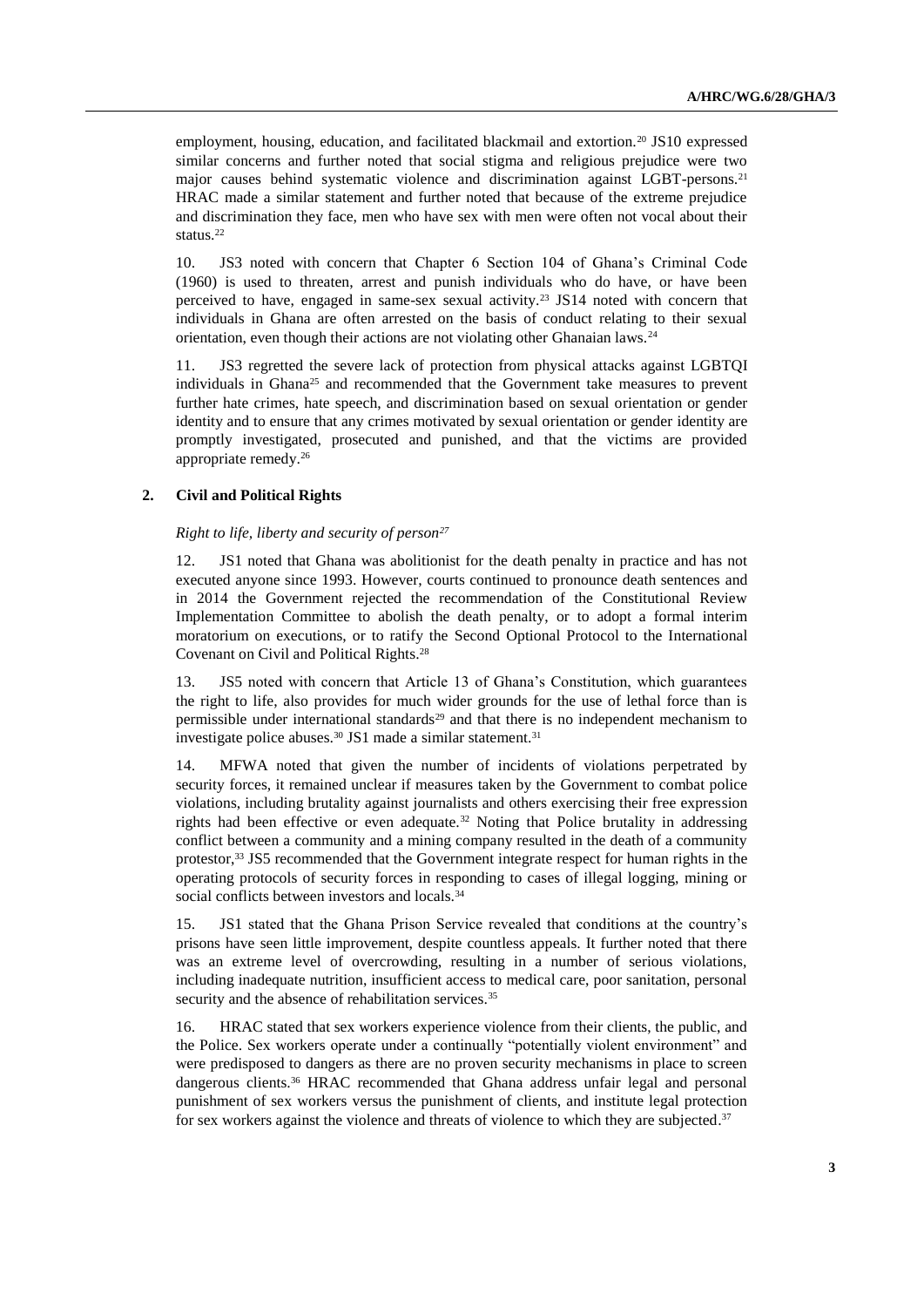*Administration of justice, including impunity and the rule of law<sup>38</sup>*

17. JS11 stated that corruption continues to be a drawback to the fight against poverty and that, according to the Ghana Integrity Initiative, the local chapter of the Transparency International, corruption was one of the many reasons Ghana was unable to achieve some of the targets of the Millennium Development Goals (MDGs).<sup>39</sup>

18. JS1 was concerned that there was no independent mechanism to investigate police abuses<sup>40</sup> and recommended establishing an independent Police Complaint Commission to deal with police brutality cases and provide an effective remedy to victims.<sup>41</sup> JS1 was also concerned about the existing lack of awareness about legal rights, long delays in proceedings, and woeful underrepresentation of lawyers at the Legal Aid Scheme.<sup>42</sup>

19. JS5 noted with concern that the economic, social and cultural rights of communities suffering from the operations of mining companies are difficult to enforce through the courts. Practical obstacles include the costs of pursuing a claim and the difficulty of obtaining affordable legal assistance, as well as the weak capacity of judges and local courts to adjudicate matters relating to business impacts on human rights. 43

20. JS5 stated that the Minerals and Mining Act 2006 (Act 703) empowers the Government to resolve conflicts on compensation payment between mining communities and mining companies. This requirement prejudices communities suffering from the operations of mining companies and does not provide for any relief to the community while the conflict with the mining companies is being handled.<sup>44</sup>

21. JS1 stated with concern that the Criminal Procedure Code Act 30 of 1960, which provides for children in conflict with the law to be treated differently from adults, had major shortcomings. It further added that Ghana's Commission on Human Rights and Administrative Justice (CHRAJ) reported that many juveniles were perishing in adult prisons in the country.<sup>45</sup>

#### *Fundamental freedoms and the right to participate in public and political life<sup>46</sup>*

22. JS16 regretted that the Right to Information (RTI) Bill had not yet been passed by the Parliament, despite Ghana's acceptance of the recommendations $47$  made by Austria and Canada in 2012.<sup>48</sup> JS7 made a similar remark and recommended that Ghana pass the RTI Bill as soon as possible.<sup>49</sup> JS16 added that despite the welcome removal of criminal libel and seditious libel provisions from the country's Criminal Code (1960, Act 29) in 2001, there were several other pieces of legislation that restrict freedom of expression, such as the application of contempt of court laws in several instances.<sup>50</sup>

23. MFWA noted that the Government generally respects freedom of expression and apparently does not endorse or incite crimes against journalists or against others exercising their free expression rights. Instead, government authorities have made public statements recognising the importance of journalists in promoting democracy.<sup>51</sup> However, the Government did not make any strong and significant commitments to ensure the investigation and prosecution of crimes against journalists and others exercising their free expression rights. MFWA further noted that Ghana's lack of political will to fight impunity for crimes against journalists had the potential to embolden individuals commit further violations.<sup>52</sup> JS16 recommended that Ghana ensure that media freedom remains robust by protecting media actors' freedom of expression in law, policy and practice, as per Chapter 12 of Ghana's Constitution, under Articles 162 and 163, which fully guarantees freedom and independence of the media and give journalists the full protection they need to practice.<sup>53</sup>

24. JS7 reported allegations of violation of freedom of speech by state and non-state actors without the State investigating the incidents or providing an effective remedy. The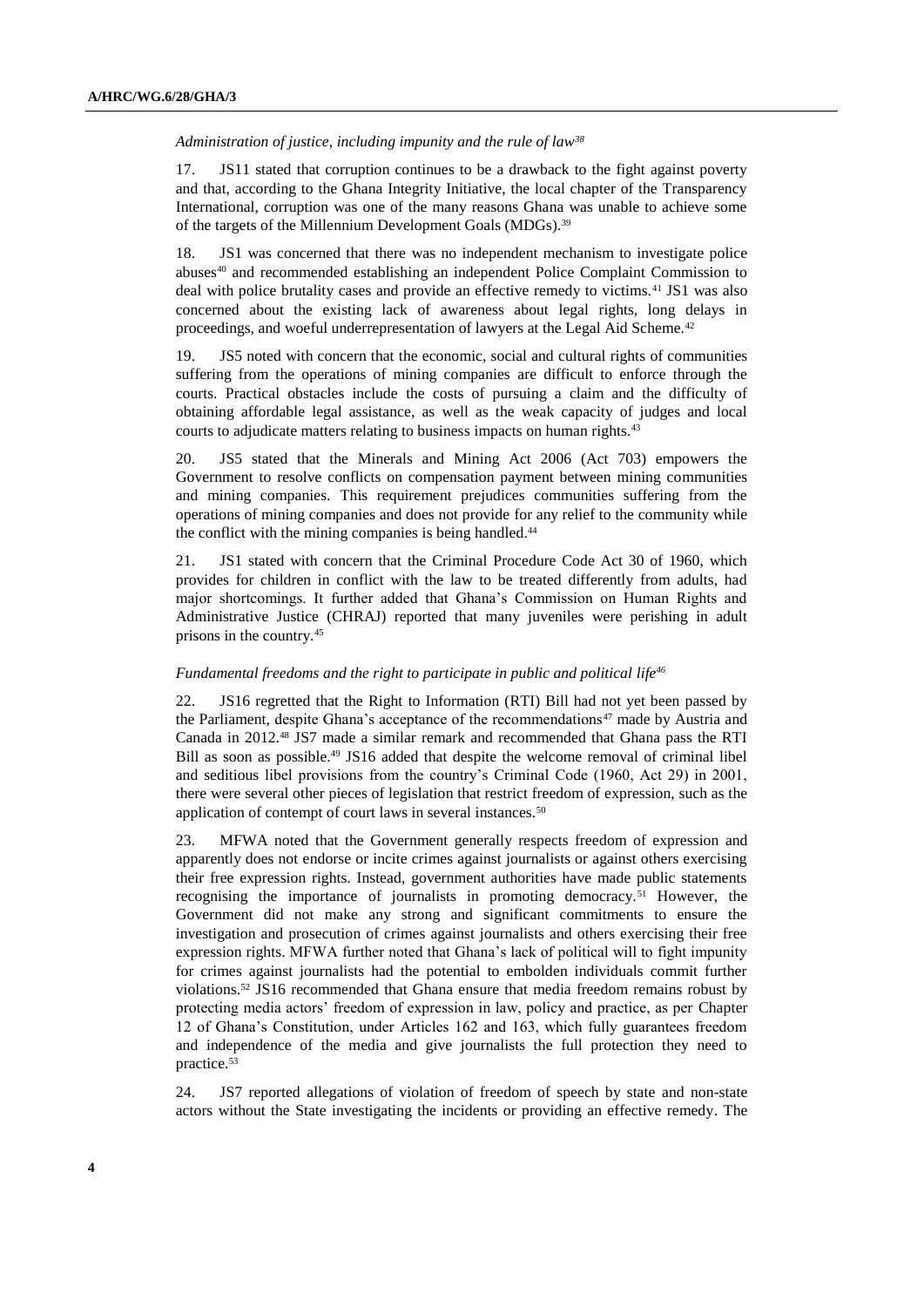reported violations were mostly in the form of physical attacks, arrests and detentions, threats and censorship. JS7 concluded that violence perpetrated by state actors to repress freedom of opinion and expression was particularly disturbing<sup>54</sup> and recommended that the Government investigate, prosecute, and sanction all attacks on journalists and guarantee adequate protection and security for them, so they can effectively perform their duties without any fear of victimization. <sup>55</sup> MFWA recommended that the Government conduct immediate and effective investigations into all violations of free expression rights, particularly the use of excessive of force by security forces.<sup>56</sup>

#### **3. Economic, Social and Cultural Rights**

#### *Right to work and to just and favourable conditions of work<sup>57</sup>*

25. JS15 noted that the greatest challenge facing the youth in Ghana has been the lack of employment opportunities. In the last three decades, the Government has often focused its attention on the stabilization of the economy and in particular the achievement of single digit inflation rate rather than employment. This policy direction has often been reflected in budget statements with little attention to measures to create or help create employment on the scale required for a significant poverty reduction.<sup>58</sup> JS15 therefore recommended that Ghana conduct, in the nearest possible time, a comprehensive survey highlighting the high unemployment rate in the country, to implement effective measures to solve the problem and to review the Labour Act, which has been active for over 10 years without review.<sup>59</sup>

#### *Right to an adequate standard of living<sup>60</sup>*

26. JS13 noted with concern that corruption in local land administration and at grand level between investors and local elite favors "land grabs" and State capture, and marginalizes local populations.<sup>61</sup>

#### *Right to health<sup>62</sup>*

27. JS10 noted with concern that most of the abortions performed in Ghana are still unsafe, representing the second highest cases of maternal mortality and one of the main causes of long-term maternal morbidity in the country. Remaining legal restrictions, lack of accessibility and affordability, lack of access to information and contraception, increasing rates of unwanted/untimed pregnancies, together with stigma and social rejection of premarital sexual activity, among others have been identified as major causes of unsafe abortion. Lack of knowledge and stigma play a major role in women's reluctance to seek post-abortion care, particularly among young women.<sup>63</sup>

28. ADF recommended that Ghana acknowledge that the legalization of abortion in a country with high levels of maternal mortality and morbidity and problems with access to proper health care, does not make pregnancy and childbirth any safer. <sup>64</sup> ADF also recommended that Ghana improve the health care infrastructure, access to emergency obstetric care, midwife training, resources devoted to maternal health with a focus on safely getting mothers and babies through pregnancy and childbirth, and health-care access for women from poor and/or rural backgrounds.<sup>65</sup>

29. JS13 noted with concern that corruption is particularly detrimental in health care delivery in Ghana. The direct impact is visible: a poor policy decision can result in unequal access, unnecessary trauma and ultimately higher mortality rates for patients seeking care. Furthermore, bribery, favoritism and extra fees for drugs and treatment that are routinely demanded, prevent poor communities from accessing health care.<sup>66</sup> JS9 recommended that the National Health Insurance Scheme be financially supported to be able to provide basic healthcare to mothers, babies and the elder. 67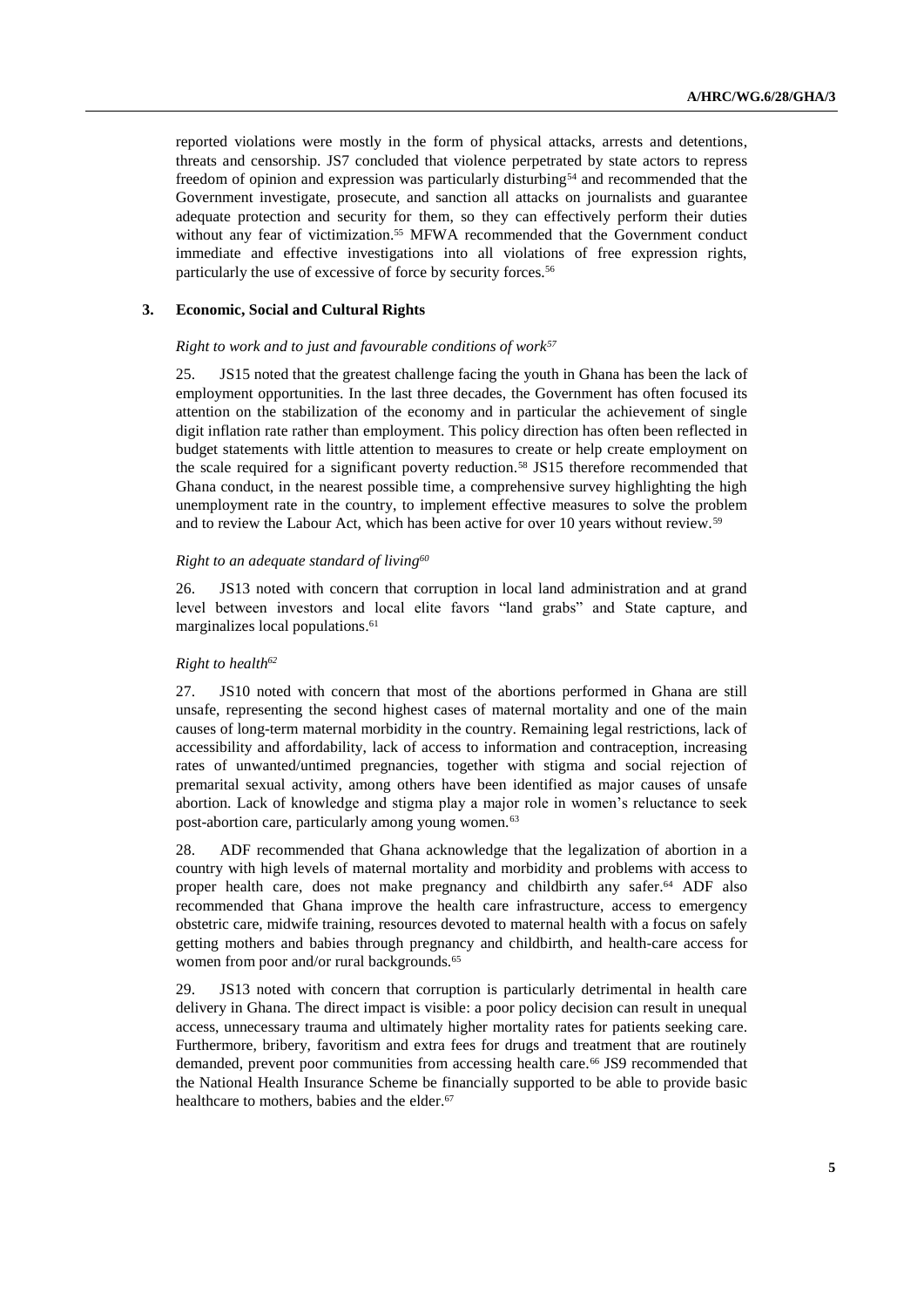30. GCNH noted that there were no explicit laws on adolescent reproductive health in Ghana and that there were different domestic legal provisions covering children and adolescents' rights. 68

31. JS14 noted with concern that fear of being stigmatized continued to discourage persons from being tested for HIV and those who test positive, from seeking timely care. HIV-positive persons face discrimination in employment and are often forced to leave their jobs or houses.<sup>69</sup>

32. HRAC stated that sex workers were at great and heightened risk for contracting HIV<sup>70</sup> and recommended that Ghana improve health service delivery to target sex workers and their non-paying partners regarding HIV and other health problems. <sup>71</sup> JS9 recommended that the Government ensure readily available anti-retroviral drugs and stock pile of all tuberculosis and HIV treatment systems in all hospitals and clinics in the country, in order to regulate shortages, control medicine theft and high pricing of stocks.<sup>72</sup>

33. JS12 was concerned about the low percentage of the total demand of family planning due to the lack of understanding of contraceptive methods and the inaccessibility and/or unaffordability of family planning services. JS12 therefore recommended Ghana to enact a legal provision to regulate family planning services and to educate communities in order to increase the contraceptive prevalence rate.<sup>73</sup>

34. JS12 was also concerned that abortion law in Ghana is not fully interpreted making the provision of abortion concerning physical and mental health care unclear, and that abortion care services throughout the country are inaccessible due to health provider bias.<sup>74</sup>

35. JS9 recommended that Ghana ensure that the Parliament passes the legislative instrument for the implementation of the Mental Health Act to foster the regulation of the activities of prayer camp operators and other faith based healers to effectively protect the right to health.<sup>75</sup>

36. JS5 stated that illegal mining has created an environment and a natural resource crisis in Ghana. Illegal mining is carried out in forest landscapes, agricultural land and on river bodies. As a result, water bodies have been silted, and seriously polluted with heavy metals such as cyanide and other toxins. Illegal mining is also associated with hazardous child labour. Efforts by the police to arrest and prosecute offenders have been ineffective.<sup>76</sup>

#### *Right to education<sup>77</sup>*

37. JS10 stated that there was no official policy for providing youth with the necessary knowledge and skills to face serious challenges preventing them from reaching their full developmental potential, namely: teenage pregnancy and childbearing rates, girls' school drop-out due to pregnancy, teen marriage, teenage unsafe abortion, maternal mortality and harmful customary practices.<sup>78</sup>

38. JS3 recommended Ghana to provide clear national guidelines to prevent discrimination directed towards students on any grounds, including sexual orientation and gender identity and provide mechanisms for effective redress whenever a student faces such discrimination, including legal action unhampered by limitations based on financial capacity of the child, nor the family.<sup>79</sup>

39. JS13 regretted that parents and guardians still face a significant financial burden due to the Government's inability to provide the necessary resources and infrastructure to support education, leaving children from poor households out of school<sup>80</sup> and recommended that Ghana reduce the burden of education on parents by implementing the free education programme as stipulated in the country's 2017 budget. 81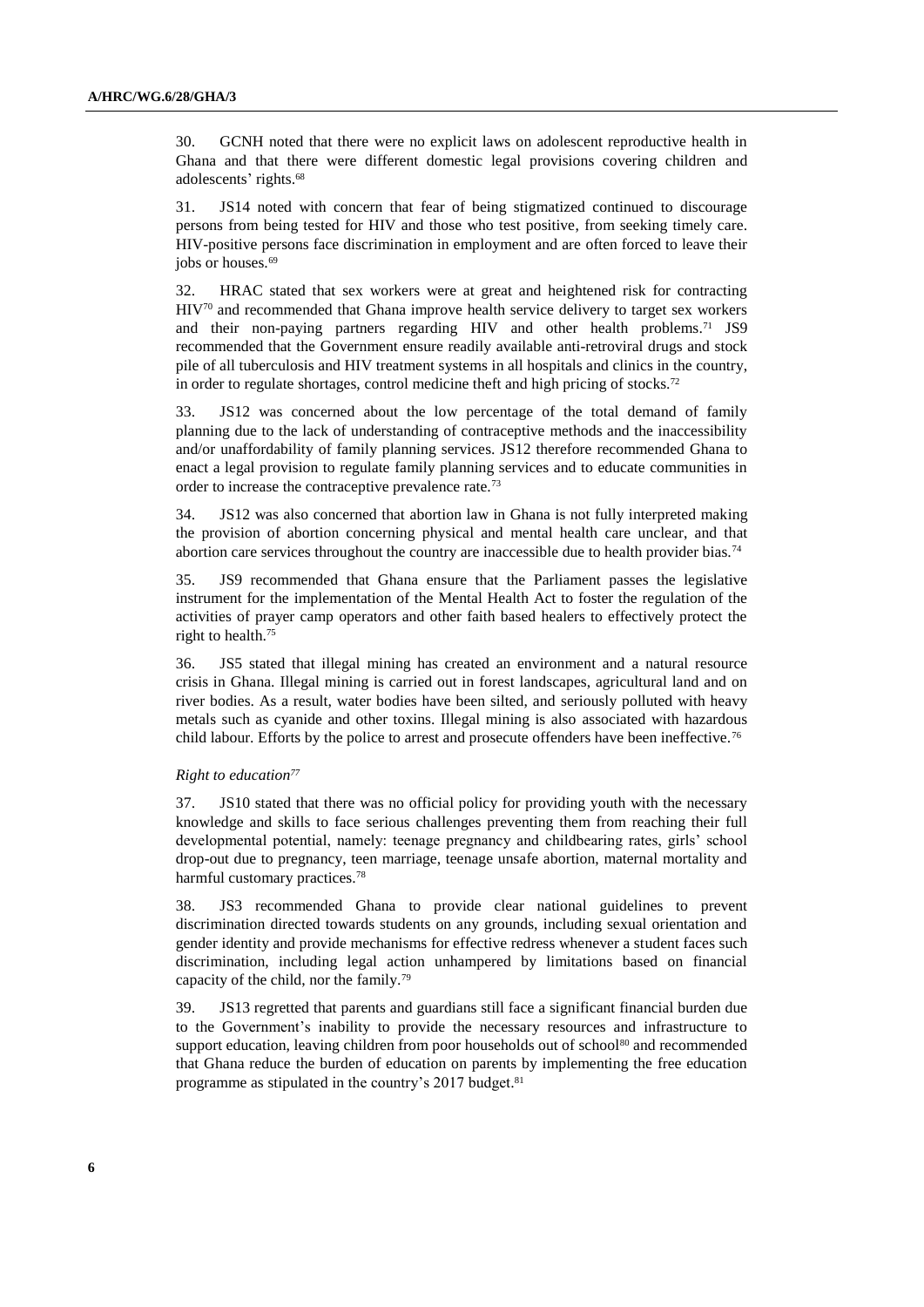40. FMSI was concerned about the extent to which the right to free, compulsory universal basic education policy was being faithfully implemented, with reports suggesting that Ghana's education system was neither truly free, nor compulsory.<sup>82</sup> FMSI recommended that Ghana take necessary measures to ensure that primary schooling is completely free for children to attend.<sup>83</sup>

#### **4. Rights of specific persons or groups**

*Women<sup>84</sup>*

41. JS5 noted with concern that there was gender disparity in the access, ownership and control of land and other natural resources. Even where women had access to land, it is often men who had the authority or control and the tenure right to dispose of the land without regard to women's concerns and rights.<sup>85</sup>

42. JS14 noted that while the Constitution and family, labour, property, nationality and inheritance laws provide for the same legal status and rights for women as for men, traditional practices and societal norms often deny women their statutory entitlements to inheritance and property, a legally registered marriage with associated legal rights, and the right to adequate resources to exercise custody of children. Women also continued to experience discrimination in access to employment, wage and housing.<sup>86</sup>

43. JS6 stated with concern that the Property Rights of Spouses Bill which seeks to provide a more equitable distribution of property acquired during a marriage between spouses, was proposed, drafted and placed before Parliament for consideration and passage into law, but was not passed before the closure of the last Parliament.<sup>87</sup>

44. JS10 reported that in relation to the persistence of discrimination, rape, sexual harassment at school, the workplace and the public sphere, early and forced marriages, domestic violence and female genital mutilation, the current legislation and policies were deemed insufficient. Likewise, impunity in these regards was still one of the major challenges to overcome, together with unwillingness to report and prosecute these cases.<sup>88</sup>

45. GCNH noted that according to the Ghana Demographic and Health Survey 2014, 14% of women aged 15-19 have begun childbearing; either they have had a live birth (11%) or are pregnant with their first child (3%), a slight increase from 13% in 2008. They also stated that the percentage of women who have begun childbearing increases rapidly with age, from 2% among women age 15 to 36% among women age 19.89

46. FMSI noted that though Trokosi was legislated against, no prosecutions occurred in Ghana relating to this practice. It further stated that it was difficult to fully eliminate Trokosi as many families will send their girls back to the shrines if they are liberated out of fear of punishment by the gods. <sup>90</sup> FMSI recommended that Ghana reinforce the domestic guidelines and put stringent controls to monitor the practice of Trokosi, particularly in areas along the borders with countries where the practice is still prevalent. It also recommended ensuring that children and women who have undergone female genital mutilation and who are liberated from practices such as Trokosi, are given access to social, medical, rehabilitative and psychological services, and opportunity for legal redress.<sup>91</sup>

47. JS14 noted with concern that although domestic violence and violence against women is prohibited by the Domestic Violence Act of 2007, it continues to be a problem. Police seldom intervened in cases of domestic violence, in part due to a lack of counselling skills, shelter facilities and other resources to assist victims. <sup>92</sup> JS6 expressed similar concerns and also noted that appropriate support to victims remains a challenge. <sup>93</sup> JS6 therefore recommended Ghana to, as a matter of urgency, provide funds for the effective implementation of Section 8 (3) of the Domestic Violence Act, 2007, and to take immediate steps to set up shelters for victims as stipulated by the Act.<sup>94</sup>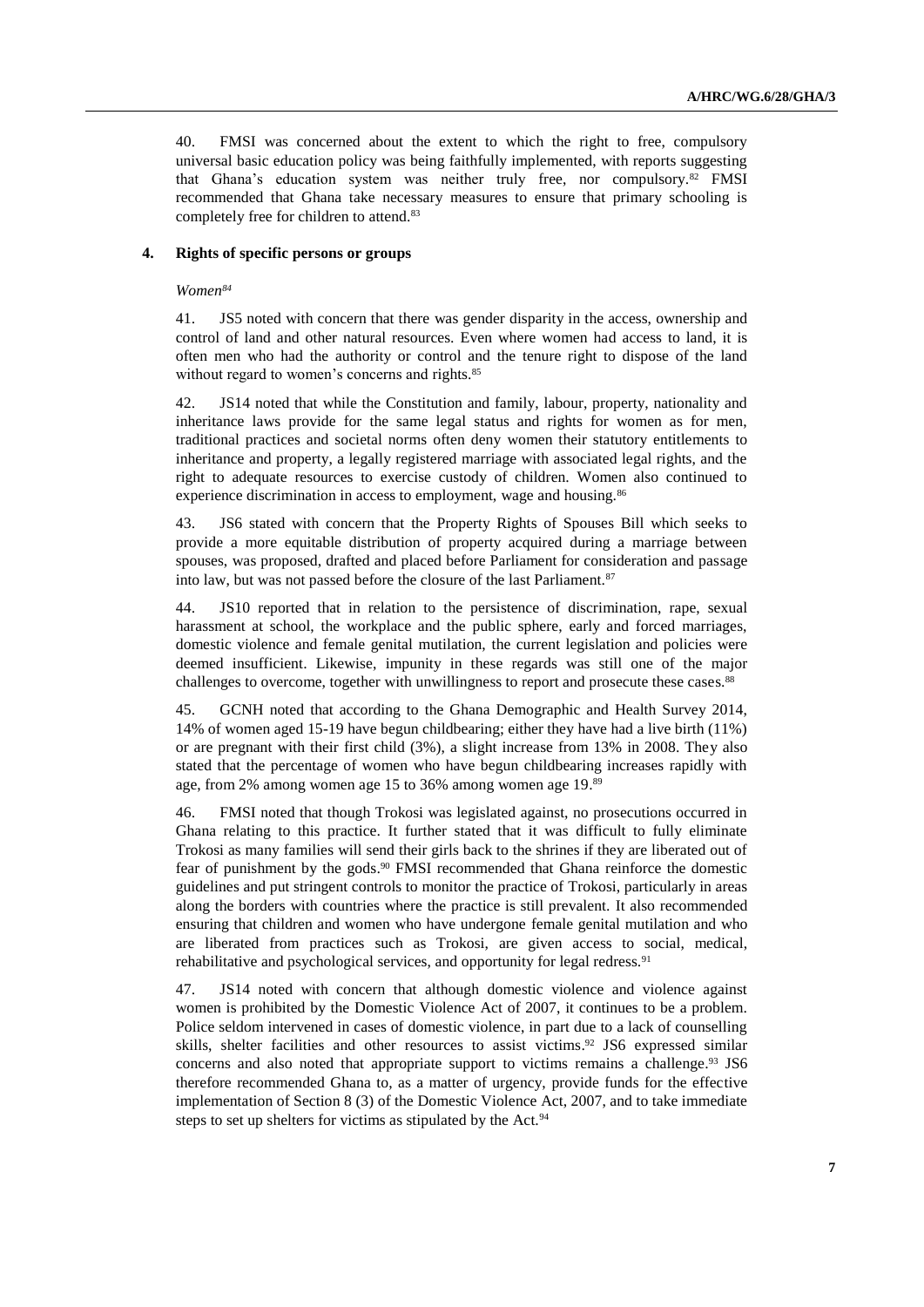#### *Children <sup>95</sup>*

48. JS6 noted with concern that Ghana has one of the highest child marriage prevalence rates in the world with an overall regional average of 25% and that child brides are also deprived of their fundamental rights to health, education and safety, <sup>96</sup> and recommended Ghana to, as a matter of urgency, allocate adequate resources to the Ministry of Gender, Children, and Social Protection's Ending Child Marriage Unit and to implement the National Strategic Framework.<sup>97</sup> JS8 made similar recommendations and urged Ghana to develop a strategy and an operational national action plan to combat child marriage.<sup>98</sup>

49. JS12 was concerned that the existing Child and Family Welfare Policy states that social protection interventions would reduce practices like child marriage, but it fails to give clear guidance or strategies on how to protect children specifically against early marriage.<sup>99</sup> FSMI noted with concern that in 2016, 21% of girls in Ghana were married before the age of 18 and stated that research show that the practice of child marriage is mostly driven by socioeconomic factors, such as poverty, gender inequality, pregnancy and a lack of education.<sup>100</sup> FMSI recommended that Ghana raise awareness on the negative consequences of child marriage and the importance of education particularly in the Northern Region, and that provide adolescent children with sexual health education to prevent teenage pregnancy, in order to break the cycle of pregnancy leading to marriage.<sup>101</sup>

50. GCNH noted that the content of the topics covered under social studies failed to discuss critical sexual and reproductive health rights issues in detail such as sexually transmitted infections, youth pregnancy and abortion. They further noted that the lack of open discussion about sex leads to youth having very limited knowledge on sexual behaviour and activities. <sup>102</sup> GCNH recommended that Ghana Health Services improve the existing health centers and establish new ones to make the centres accessible to all young people in the country.<sup>103</sup>

51. JS8 noted that while the Government has made relentless efforts to curb down child abuse and violence, socio-cultural aspects and poverty continue to be major causes of violence against children. Culturally-rooted practices such as female genital mutilation, child marriage, Trokosi and witch crafting, continue to put children's rights and well-being at risk, while supposedly safe environments, such as schools and homes, remain settings where most acts of abuse and violence occur. Poverty has equal importance in the occurrence of violence and often put children at risk of exploitation, whether in the form of child labour, child trafficking and sexual exploitation.<sup>104</sup>

52. JS9 noted that officials at all levels of government, including the President, have publicly condemned female genital mutilation as an inhumane act. However, pockets remain in some rural hard to reach communities of Ghana.<sup>105</sup> JS9 recommended that Ghana enforce the law regulating arrest and detention of all perpetrators of female genital mutilation and increase the promotion of child welfare health advocacy campaigns and services to protect and safeguard the reproductive health of females in Ghana.<sup>106</sup>

53. GIEACPC noted with concern that in Ghana corporal punishment of children is lawful, despite repeated recommendations to prohibit it by the Committee on the Rights of the Child, the Committee against Torture and the Human Rights Committee, and the recommendation<sup>107</sup> made during the  $2<sup>nd</sup>$  UPR cycle of Ghana in 2012, which the Government accepted.<sup>108</sup> JS8 expressed similar concerns and noted that corporal punishment remains a problem in many settings. Physical violence often continues to be rooted in cultural norms and perceived/interpreted by perpetrators as a punitive or deterrent measure rather than a form of violence against the child, hence making it socially acceptable. Moreover, in the home, corporal punishment is often a primary form of domestic violence to which both children and women are exposed. In the home, in schools, in day care and in alternative care settings, corporal punishment remains lawful, in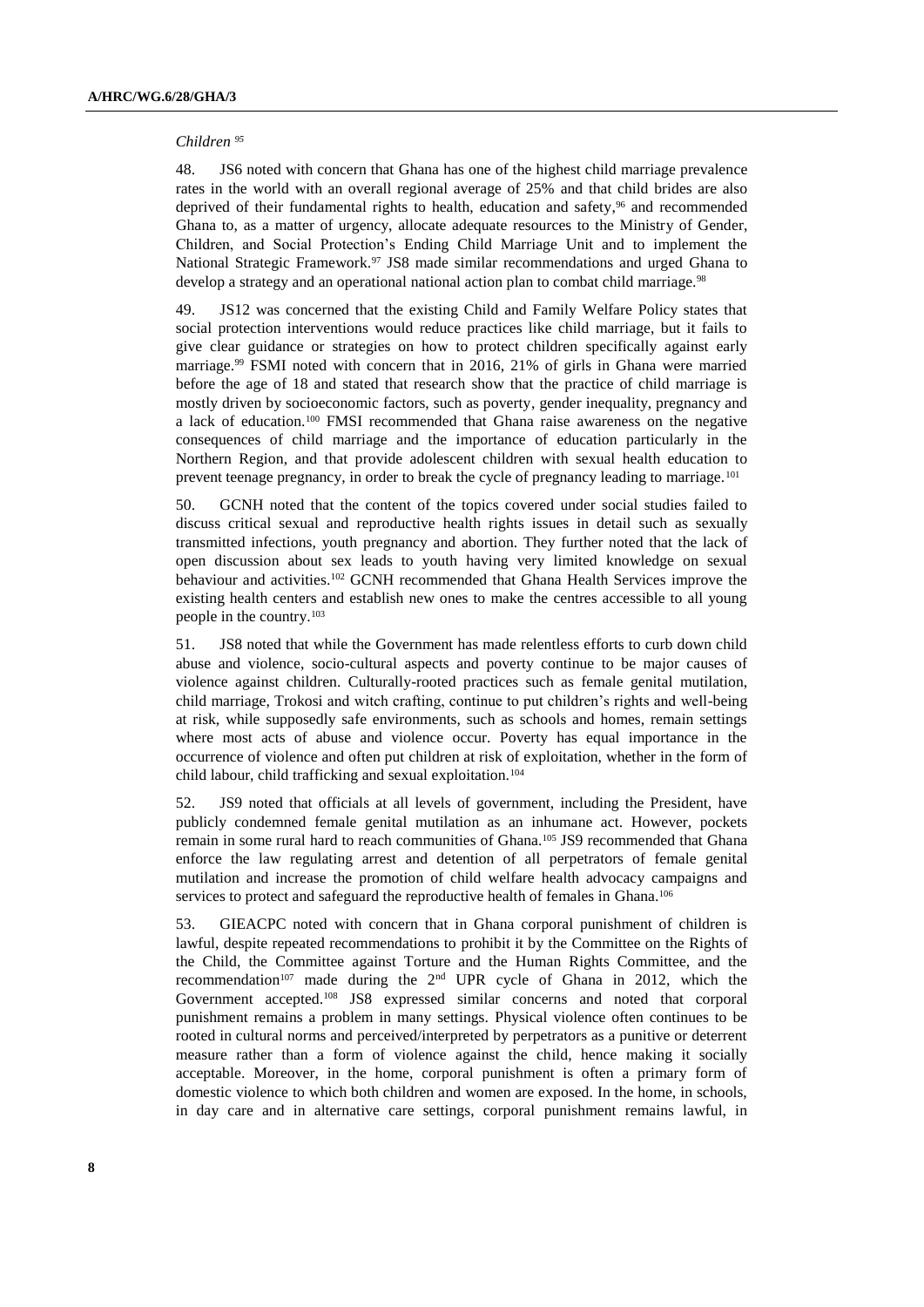particular under provisions allowing "reasonable" and "justifiable" correction in article 13(2) of the Children's Act 1998.<sup>109</sup> FMSI recommended that Ghana strengthen the monitoring system to ensure that no child is given corporal punishment and that reinforce efforts to raise awareness on alternative methods of discipline, and the consequences for teachers using corporal punishment on pupils.<sup>110</sup>

54. JS8 stated that the Ghanaian Criminal Code prohibits a range of sexual offences, but that there is no adequate legislation to address sexual exploitation involving children who engage in prostitution. However, classification of the offence is not sufficient: enforcement of the legal framework is paramount, and is currently not happening due to lack of resources, leading to underreporting and impunity for offenders.<sup>111</sup>

55. JS5 noted with concern that children are being exploited in galamsey (illegal smallscale mining) sector, which is growing explosively.<sup>112</sup> In addition, the use of child labour is also rife in the cocoa production and fishing industry.<sup>113</sup> JS5 recommended that Ghana continue its combat against child labour, especially in the mining industry and cocoa production, including implementation of measures on children rehabilitation, reintegration and education.<sup>114</sup>

56. HRW noted that child labour continued to be a serious problem in the country, including in artisanal and small-scale gold mines, where thousands of children work in hazardous conditions. HRW added that most children were aged between 15 and 17, but younger children work in mining as well. 115

57. FSMI noted with regret that according to independent reports published in January 2016, the National Plan of Action for the Elimination of the Worst Forms of Child Labour did not accomplish its goals and that the number of child labourers had increased by the end of 2015, as had the proportion of those engaging in hazardous work.<sup>116</sup> FMSI recommended reinforcing the national monitoring mechanism to assess the actual situation of children engaging in the labour industry.<sup>117</sup>

#### *Persons with disabilities<sup>118</sup>*

58. JS4 stated that per a recommendation<sup>119</sup> made at UPR 2012, Ghana was to undertake effective policy measures and develop the necessary infrastructure to address issues concerning the rights of persons with disabilities and that to date Ghana has not taken steps to address this issue as infrastructure on public spaces continue to be built without due regard for the need of developing infrastructure with access to people with disabilities.<sup>120</sup>

59. JS4 also stated that the Disability Movement, led by Ghana Federation of Disability Organizations, conducted an analysis of the Convention on the Rights of Persons with Disabilities and the Ghana Persons with Disabilities Act, and identified remarkable weakness within the local law. JS4 recommended that the Government amend the Disability Act in compliance with the Convention on the protection of the rights of persons with disability by March 2018. 121

60. JS2 stated that some attempts have been made with the implementation of the 2006 Persons with Disability Act to strengthen the promotion and the protection of the rights of persons with disabilities but, that there was the need for the Government and its partners to work especially on sexual and reproductive health rights of persons with disabilities.<sup>122</sup> JS2 recommended that the Ministry of Gender and Social Protection put together an action plan outlining the commitment of government and other partner organisations to the full implementation of the Act, including budgetary allocation for this process.<sup>123</sup> Moreover, JS2 recommended that the Ministry of Gender and Social Protection ensure consistency between the Convention on the Rights of Persons with Disabilities and the Disability Act, by coordinating efforts aimed at harmonizing the two instruments.<sup>124</sup>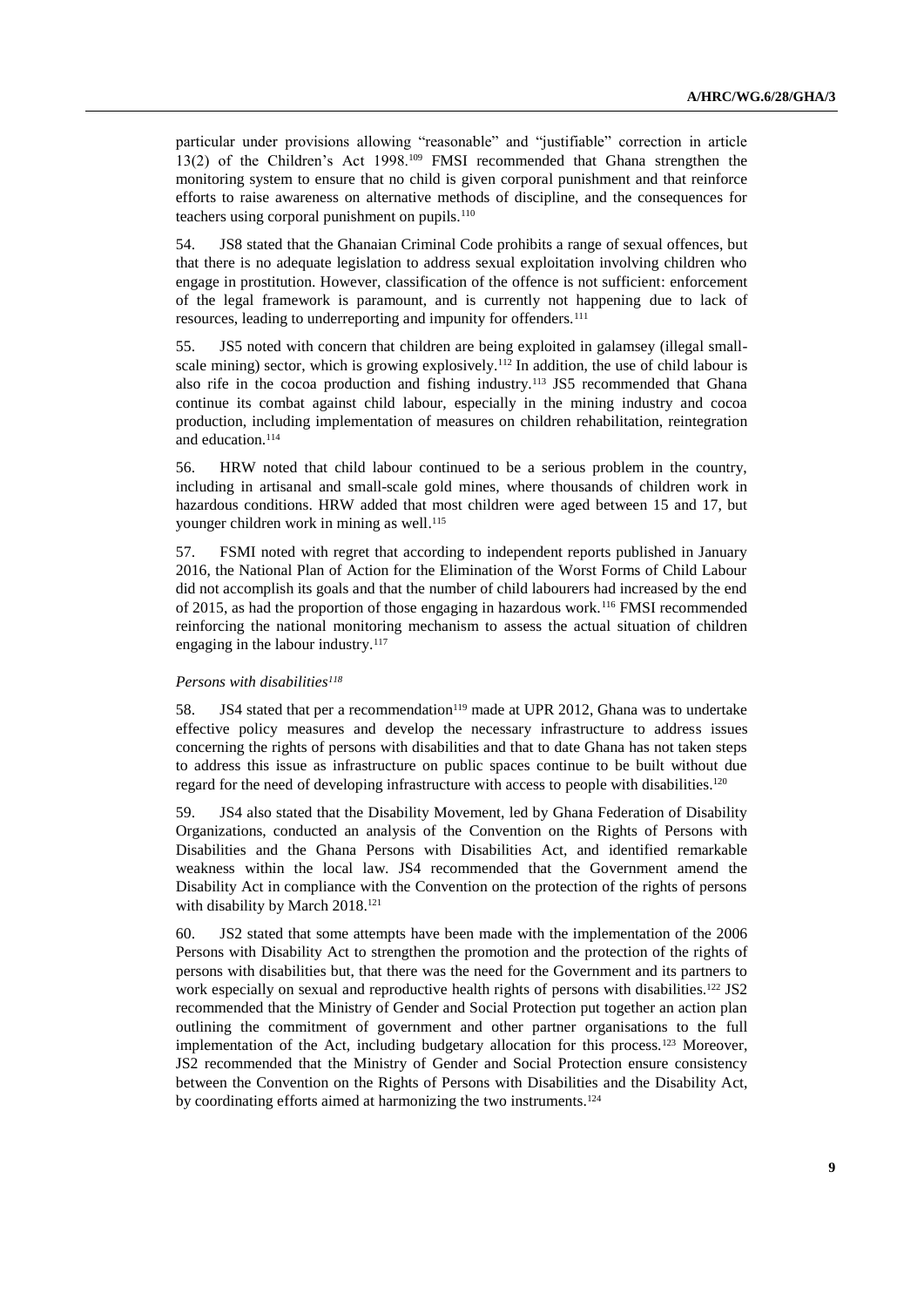61. HRW stated that people with real or perceived psychosocial disabilities continue to be forced to live in psychiatric hospitals and prayer camps, often against their will and with little possibility of challenging their confinement. 125

62. FMSI noticed that the appalling condition of people with mental challenges admitted in the prayer camps still remained unabated. It further noted that there were no real monitoring systems in place to ensure that prayer camps were complying with mandatory reporting, or to ensure that they are not mistreating those under their care.<sup>126</sup> FMSI recommended that Ghana enact and strengthen a domestic policy that would guide and regulate the practice of prayer camps, and that develop and build more infrastructure to support mental health services replacing prayer camps in the country. 127

#### *Notes*

<sup>1</sup> The stakeholders listed below have contributed information for this summary; the full texts of all original submissions are available at: [www.ohchr.org.](http://www.ohchr.org/) *Civil society*

| <b>ACILA</b>       | Africa Centre for International Law and Accountability,<br>Accra, Ghana; |
|--------------------|--------------------------------------------------------------------------|
| ADF                | Alliance Defending Freedom International, Geneva,                        |
|                    | Switzerland;                                                             |
| <b>FMSI</b>        | Marist International Solidarity Foundation, Geneva,                      |
|                    | Switzerland;                                                             |
| <b>GIEACPC</b>     | Global Initiative to End All Corporal Punishment of Children,            |
|                    | London, United Kingdom of Great Britain and Northern                     |
|                    | Ireland;                                                                 |
| <b>HRAC</b>        | Human Rights Advocacy Centre, Accra, Ghana;                              |
| <b>GCNH</b>        | Ghana Coalition of NGOs in Health; Accra, Ghana;                         |
| <b>HRW</b>         | Human Rights Watch, New York, United States of America;                  |
| <b>MFWA</b>        | Media Foundation for West Africa, Accra, Ghana.                          |
| Joint submissions: |                                                                          |
| JS1                | Joint Submission 1 submitted by: POS Foundation;                         |
|                    | Amnesty International; Legal Resources Centre;                           |
|                    | Commonwealth Human Rights Initiative; Solace Brothers;                   |
|                    | Africa Centre for International Law and Accountability;                  |
| JS <sub>2</sub>    | Joint Submission 2 submitted by: Planned Parenthood                      |
|                    | Association of Ghana (PPAG); Ghana Federation of Disability              |
|                    | Organisations, Vision for Alternative Development (VALD);                |
|                    | Human Rights Advocacy Centre (HRAC); Alliance for                        |
|                    | Reproductive Health Rights (ARHR); Ghana Coalition of                    |
|                    | NGOs in Health (GCNH); African Women Lawyers                             |
|                    | Association (AWLA); Women in Law and Development in                      |
|                    | Africa (WiLDAF); Hope for Future Generations (HFFG);                     |
| JS3                | Joint Submission 3 submitted by: Solace Brothers                         |
|                    | Foundation (SBF); Perfector of Sentiment (POS) Foundation,               |
|                    | Priorities On Right and Sexual Health (PORSH); Amnesty                   |
|                    | International (Ghana); Human Rights Advocacy Centre                      |
|                    | (HRAC); Centre for Popular Education and Human Rights                    |
|                    | Ghana (CEPEHRG); Society and Youth Development; Africa                   |
|                    | Centre for International Law and Accountability (ACILA)                  |
|                    | Ghana;                                                                   |
| JS4                | <b>Joint Submission 4 submitted by: Divine Group</b>                     |
|                    | International Foundation (DGI Foundation); Center for                    |
|                    | employment of persons with disability (CEPD) and POS                     |
|                    | foundation;                                                              |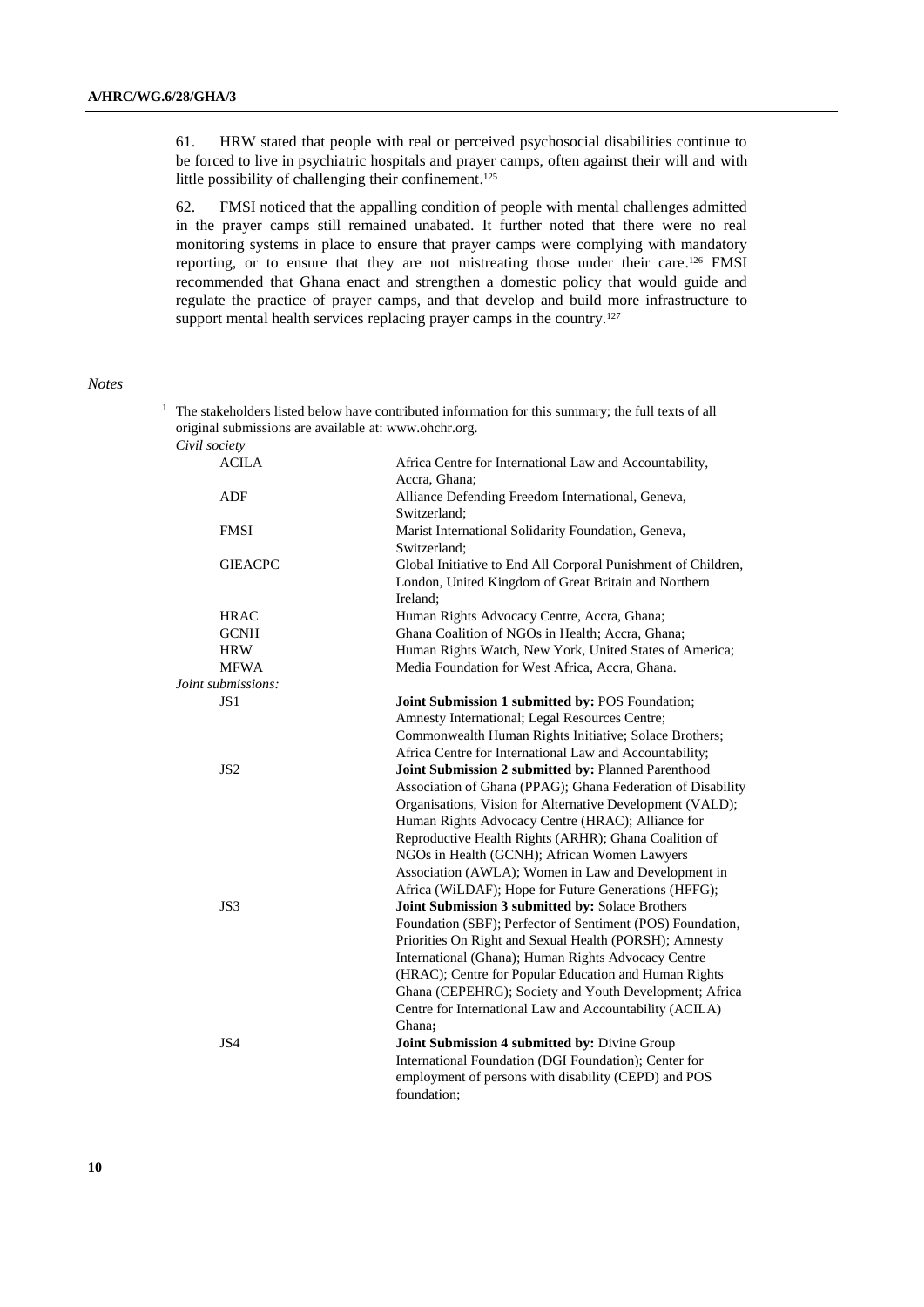| JS5             | Joint Submission 5 submitted by: Kasa Initiative Ghana;      |
|-----------------|--------------------------------------------------------------|
|                 | Wacam; Forest Watch Ghana; Coalition of CSO in Water and     |
|                 | Sanitation; CSO working group on Environment and Climate     |
|                 | Change, CSO working Group on Mining; Coalition of CSO on     |
|                 | Oil and Gas; Fisheries Alliance; Coalition of CSOs on Land;  |
| JS <sub>6</sub> | Joint Submission 6 submitted by: Women's Initiative for      |
|                 | Self-Empowerment; Legal Resources Centre; Commonwealth       |
|                 | Human Rights Initiative Africa; Africa Centre for            |
|                 | International Law and Accountability; Restoration of Hope    |
|                 | Foundation; POS Foundation; KASA Initiative Ghana;           |
|                 | Amnesty International; IUCN Ghana; Gender Violence           |
|                 | Survivors Support Network Ghana; Network of Women in         |
|                 | Growth; Community and Family Aid Foundation; Women in        |
|                 | the Lord's Vineyard; Society and Youth Foundation;           |
| JS7             | Joint Submission 7 submitted by: Coalition on the Right to   |
|                 | Information Ghana; POS Foundation; Commonwealth Human        |
|                 | Rights Initiative; Africa Centre for International Law and   |
|                 | Accountability; Restoration of Hope Foundation; KASA         |
|                 | Initiative Ghana:                                            |
| JS8             | Joint Submission 8 submitted by: Ghana NGO Coalition for     |
|                 | the rights of the Child (GNCRC); Defence for Children        |
|                 | International-Ghana (DCI-Ghana); Plan International Ghana;   |
|                 | Defence for Children International (DCI); ECPAT              |
|                 | International:                                               |
| JS9             | Joint Submission 9 submitted by: Mind Freedom Ghana;         |
|                 | Concern Health Education; Gender Violence Survivors          |
|                 | Support Network; Network of Women in Growth Ghana;           |
|                 | Amnesty International; Community and Family Aid              |
|                 | Foundation; Women in the Lord's Vineyard; Grace to Grace     |
|                 | Foundation; Society and Youth Foundation; Relive Ghana;      |
|                 | The Light Foundation Ghana (TLF); One Love Initiative        |
|                 | Foundation; Community Outreach Alliance; Patient Friend      |
|                 | Foundation (PFF); Community Youth Development                |
|                 | Foundation (CYDEF); POS Foundation; KASA Initiative;         |
| <b>JS10</b>     | Joint Submission 10 submitted by: The Swedish Association    |
|                 | for Sexuality Education (RFSU) and the Youth Harvest         |
|                 | Foundation Ghana;                                            |
| JS11            | Joint Submission 11 submitted by: Tiger Eye Foundation;      |
|                 | Ghana; POS Foundation/KASA Initiative; Africa Centre for     |
|                 | International Law and Accountability (ACILA); Coalition on   |
|                 | the Right to Information, Ghana (RTI); Commonwealth          |
|                 | Human Rights Initiative; Africa Office (CHRI);               |
| JS12            | Joint Submission 12 submitted by: Human Rights Advocacy      |
|                 | Centre (HRAC) and Ghana Coalition of NGOs in Health          |
|                 | (GCNH);                                                      |
| JS13            | Joint Submission 13 submitted by: Ghana Integrity Initiative |
|                 | and Transparency International;                              |
| JS14            | Joint Submission 14 submitted by: Sisters of the Heart;      |
|                 | Centre for Popular Education Human Rights in Ghana; Sexual   |
|                 | Rights Initiative;                                           |
| JS15            | Joint Submission 15 submitted by: Amnesty International      |
|                 | Ghana; POS Foundation; Commonwealth Human Rights             |
|                 | Initiative (CHRI); African Centre for International Law and  |
|                 | Accountability (ACILA); KASA Initiative;                     |
| <b>JS16</b>     | Joint Submission 16 submitted by: PEN International and      |
|                 | PEN Ghana.                                                   |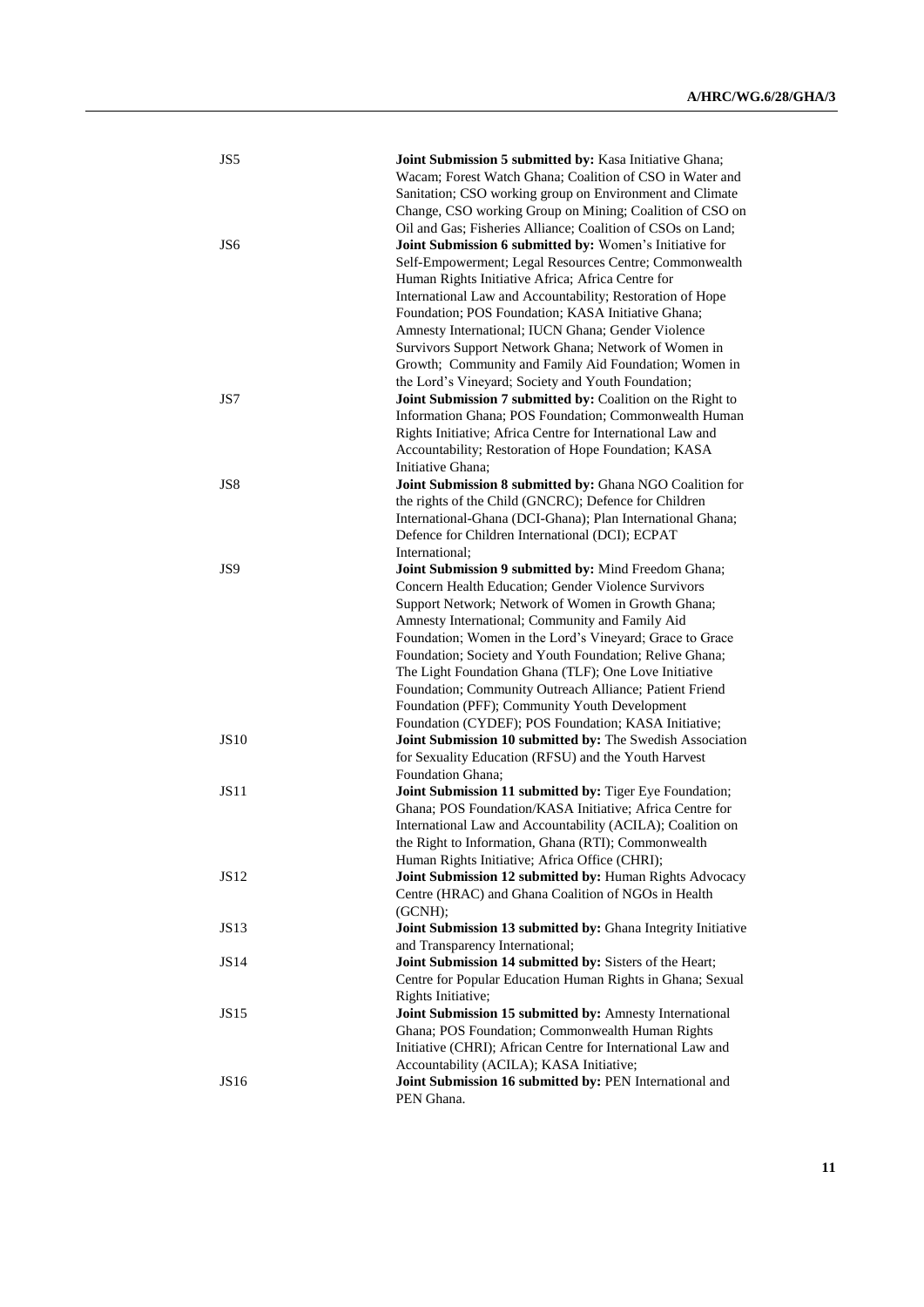- <sup>2</sup> For relevant recommendations see A/HRC/22/6, paras. 123.1 123.7, 123.11, 125.1 125.5, 125.16, 125.50, 125.86.
- JS8, page 11.
- JS15, page 3.
- JS5, page 3.
- For relevant recommendations see A/HRC/22/6, paras. 123.8-123.13, 124.1, 125.6 125.11, 125.16, 125.23 – 125.27, 125.44, 125.52 – 125.53, 125.59, 125.62 – 125.63, 125.84, 125.86 – 125.87, 125.89, 125.91.
- JS8, para. 21.
- JS11, para.14.
- JS11, para. 17 (I).
- JS13, page 2 and 5.
- A/HRC/22/6, para.123.11.
- ACILA, para. 1.
- HRW, para. 40.
- A/HRC/22/6, para.123.7.
- A/HRC/22/6, para.126.1, 126.2, 126.12, 126.14, 126.15.
- A/HRC/22/6, para.125.16, but also 125.1, 125.3, 125.5.
- <sup>17</sup> ACILA, para. 2.
- For relevant recommendations see A/HRC/22/6, paras. 123.18, 123.23, 124.1 124.2, 124.8 124.9, 125.60 – 125.61, 125.71, 125.75.
- JS3, para. 4.
- HRW, para. 33.
- JS10, paras. 19 and 20.
- <sup>22</sup> HRAC, paras. 19 and 20.
- JS3, para. 3.
- JS14, para. 19.
- JS3, page 7.
- JS3, page 8.
- <sup>27</sup> For relevant recommendations see A/HRC/22/6, paras. 123.8, 123.11, 123.19, 123.20, 123.22, 124.3 – 124.7, 125.1, 125.3 – 125.5, 125.15 – 125.18, 125.45, 125.59, 125.90.
- JS1, para. 5.
- JS5, para. 8.1.
- JS5, para. 8.3.
- JS1, para. 14.
- MFWA, paras. 17 and 18.
- JS5, para. 8.7.
- JS5, para. 8.9.
- JS1, para. 21.
- <sup>36</sup> HRAC, page 4.
- <sup>37</sup> HRAC, page 5.
- <sup>38</sup> For relevant recommendations see A/HRC/22/6, paras. 123.11, 123.21, 124.1, 124.3-124.5, 124.7 124.9, 125.6, 125.10, 125.20 – 125.21, 125.29 – 125.40, 125.47, 125.49 – 125.50, 125.52, 125.57 – 125.59.
- JS11, paras. 6 and 7.
- JS1, para 15.
- JS1, para. 19.
- JS1, para. 36.
- JS5, para. 9.1.
- JS5, para. 5.1.
- JS1, para. 28.
- <sup>46</sup> For relevant recommendations see A/HRC/22/6, paras.  $125.12$ ,  $125.62 125.63$ .
- A/HRC/22/6, para. 125.62 and 63.
- JS16, para. 6.
- JS7, paras. 10 and 13.
- JS16, paras. 10 and 11.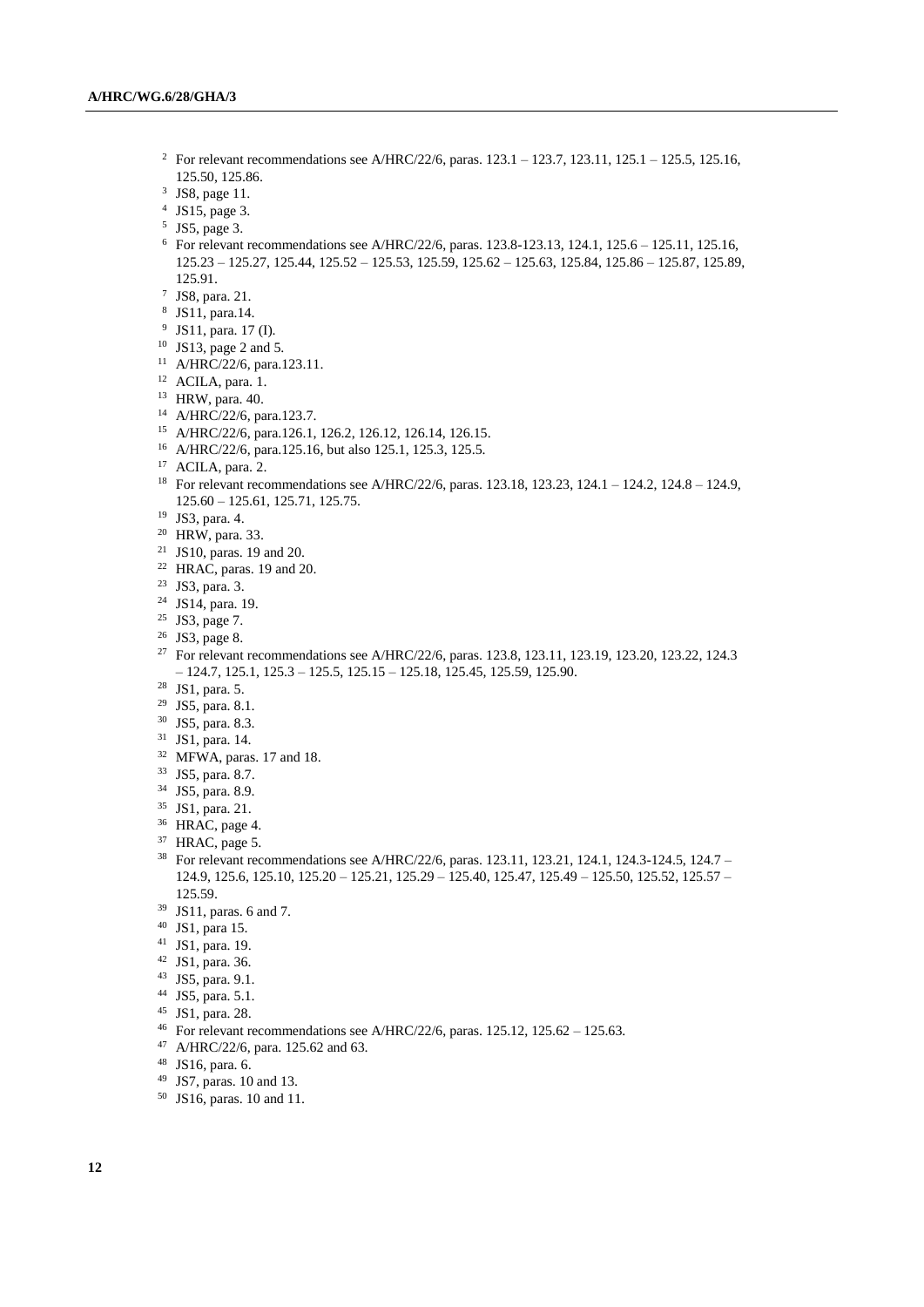- MFWA, para. 33.
- MFWA, para. 30.
- JS16, para. 18.
- JS7, paras. 5, 6 and 7.
- JS7, para. 9.
- MFWA, para.63.
- For relevant recommendations see A/HRC/22/6, paras. 123.6, 125.65.
- JS15, para. 2.
- JS15, page 3.
- For relevant recommendations see A/HRC/22/6, paras. 125.66, 125.82, 125.91.
- JS13, page 3.
- For relevant recommendations see A/HRC/22/6, paras. 125.45, 125.64, 125.66-125.74, 125.82, 125.90.
- JS10, para. 11.
- ADF, para. 18.
- ADF, para. 18.
- JS13, page 5.
- JS9, para 32.
- GCNH, para. 32.
- JS14, para. 28.
- HRAC, page 4.
- HRAC, page 5.
- JS9, para. 38.
- JS12, page 11.
- JS12, page 5.
- JS9, para. 8.
- JS5, para. 6.
- <sup>77</sup> For relevant recommendations see A/HRC/22/6, paras. 125.14, 125.28, 125.55, 125.64, 125.74 125.83.
- JS10, para. 16.
- JS3, para. 7.
- JS13, page 4.
- JS13, page 5.
- FMSI, para. 6. FMSI, para.7.
- For relevant recommendations see A/HRC/22/6, paras. 123.5, 123.10, 123.14 123.18, 125.10 125.14, 125.19 – 125.45, 125.48, 125.67, 125.78 – 125.79.
- JS5, para. 4.1.
- JS14, para. 17.
- JS6, para. 48.
- JS10, para. 8.
- GCNH, para. 26.
- FMSI, para. 16 and 17.
- FMSI, para. 18.
- JS14, para. 5.
- JS6, para. 36.
- JS6, para. 40.
- For relevant recommendations see A/HRC/22/6, paras. 123.1 123.5, 123.17, 123.20, 123.23, 124.7, 125.1 – 125.2, 125.10, 125.23, 125.27 – 125.28, 125.48 – 125.56, 125.59 – 125.61, 125.80.
- JS6, para. 9.
- JS6, para. 13.
- JS8, para. 21.
- JS12, page 15.
- FSMI, para. 21.
- FSMI, para. 21.
- GCNH, page 3.